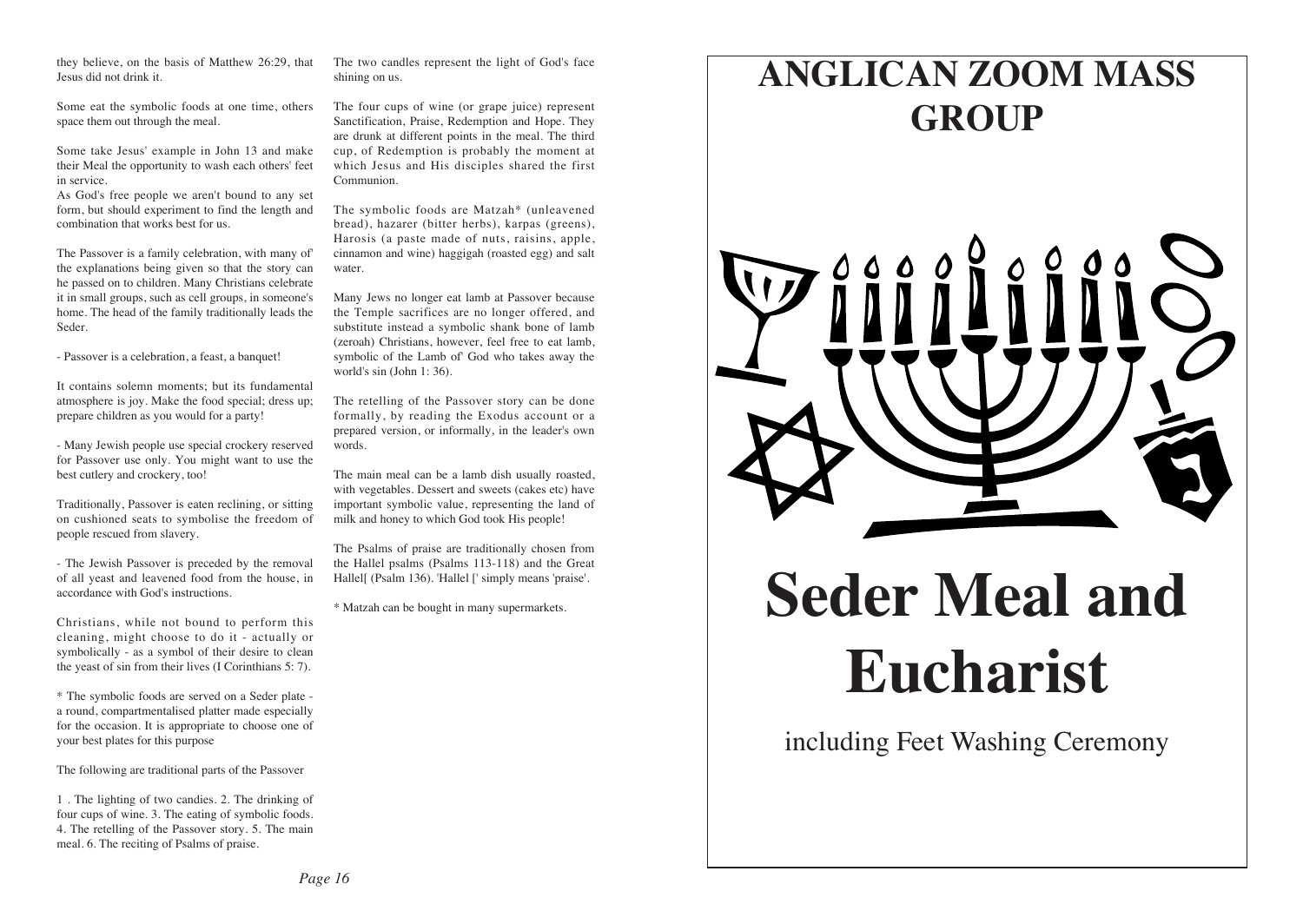#### **THE FOODS OF PASSOVER**

**Matzah** (unleavened bread). Symbolising the affliction of slavery, and the haste with which the Israelites had to leave Egypt.

**Hazare**r (bitter herbs - usually horseradish or onion). Symbolising the bitterness of slavery.

**Karpas** (lettuce, parsley, celery or endive). Symbolising the hyssop used by the Hebrews to smear the lamb's blood on their doorposts. Also, a symbol of life

**Salt Water** (or vinegar). Symbolising the tears of the Israelites in making bricks for Pharaoh. It is sweet because even the bitterest labour is sweet when redemption is near.

**Haggigah** (roasted egg). To Jews, this symbolises the ancient Temple sacrifices but many take it also as a symbol of the life God gave the Israelites in setting them free.

**Lamb.** This was sacrificed in the Temple. All the blood was drained out no bones were broken. It was roasted on a cross-like spit of pomegranate branches, The sacrifice was discontinued after the destruction of the Temple but if suitable it is suggested that a whole lamb be roasted and then attached to the spit before being brought into the meal. Alternatively roast legs of lamb could be used as a substitute or as an addition of needed.

**Sweets.** Symbolises the abundant goodness of the Promised Land, to which God's salvation leads us,

**How to roast an egg.** It's simple. All you do is hard-boll it and, with the shell still on, hold it over a flame to brown it. If you've got an electric stove, stick it in the oven for a while.

#### **How to make Harosis**

Half cup ground almonds - half-cup ground walnuts - 1 tablespoon sugar 1 cup grated apple - quarter teaspoon cinnamon - sweet red wine (Israeli CARMEL is best) Combine all ingredients, except wine, in a bowl, and mix. Add the wine to make into paste.

(You may need to add more of any of the ingredients to adjust to your own taste. Some like to add raisins.)

#### **WHY IS THIS NIGHT DIFFERENT?**

When God rescued the Israelites from slavery in Egypt, He gave them a special ceremony to remember what He'd done - the Passover.

Every Year, near Faster, comes the Passover.

To Jews, it is as important as Easter is to Christians. It commemorates God's rescue of the Israelites from slavery in Egypt.

In a history full of God's great redeeming actions, the Jews consider the Exodus the greatest.

The story is told in the book of Exodus: how the Egyptians ruthlessly oppressed the Israelites. How God raised up Moses to lead His people. How, in the face of Pharaoh's refusal to set the Jews free, God sent nine plagues on the Egyptians. How, in an ultimate act of judgement, God passed through Egypt to kill all the first-born sons of the Egyptians.

But He spared the Israelite first-born by commanding them to smear the blood of lambs on their door posts, so that He would see the blood and "pass over that doorway, and not permit the destroyer to enter" (Exodus 12:23).

The Passover does not celebrate destruction

Rather, God commanded the Israelites to celebrate the Passover Festival every year so that they would remember His amazing mercy to them.

The first Christians were Jewish. During the time of the first 15 bishops of Jerusalem, Christians celebrated the resurrection of Jesus at the time of the Hebrew Pesach (Passover).

It was not until the Council of Nicea in AD 325 that Emperor Constantine banned Christians from joining the two celebrations together.

Although Passover is a festival God commanded Jews to keep, Christians feel free to participate in it because, as non-Jews saved by faith in Jesus, they have become, spiritually Jews.

To use the Apostle Paul's jargon, Gentile Christians have been grafted into Israel', like branches into a tree (Romans 11).

Christians also recognise that the New Testament draws a comparison between Jesus and the Passover

lamb (1 Corinthians 5: 7-8).

And when Jesus met with His disciples for their last meal together, it was a Passover meal (Matthew 26: 17-19). By choosing Passover as the time for His death, Jesus was clearly pointing to its meaning.

Hebrew Christians today have done a lot of work reshaping the Passover ceremony (the Seder) to emphasise this comparison.

Of course, while celebrating the Passover can be profoundly meaningful for Christians, this is only because of its symbolic value. Paul warned non-Jewish Christians against taking on the trappings of Jewish religion as if they could contribute to their salvation. They can't.

But setting aside a special time to celebrate in a symbolic way the redemption that God brought the Jews from Egypt, and the redemption that He brought us from sin and death, can enhance Christians' appreciation of His wonderful actions immeasurable.

DOWN THROUGH THE CENTURIES the Jewish celebration of the Passover has changed and developed. The essential components are found in Exodus 12; but a range of special actions and foods, all with symbolic value, have been added.

Today there are a wide range of Passover customs and patterns.

Christians, too, have adapted the Jewish haggadah (Passover order of prayers) in various ways.

The essential components are the symbolic foods and the narrating of the Passover story.

For Christians, a third essential is explaining the similarities between the Passover and Jesus. Many do this by including a Communion as part of the Feast, remembering the way Jesus began the special Christian meal in the first place.

What we give you here is a description of the various components of the Passover Seder, together with a sample haggadah of moderate length.

The components can be arranged in many different ways. The possibilities are almost endless.

For example, some drink only two cups instead of four, then travel to their church for the third at Communion. They do not drink the fourth because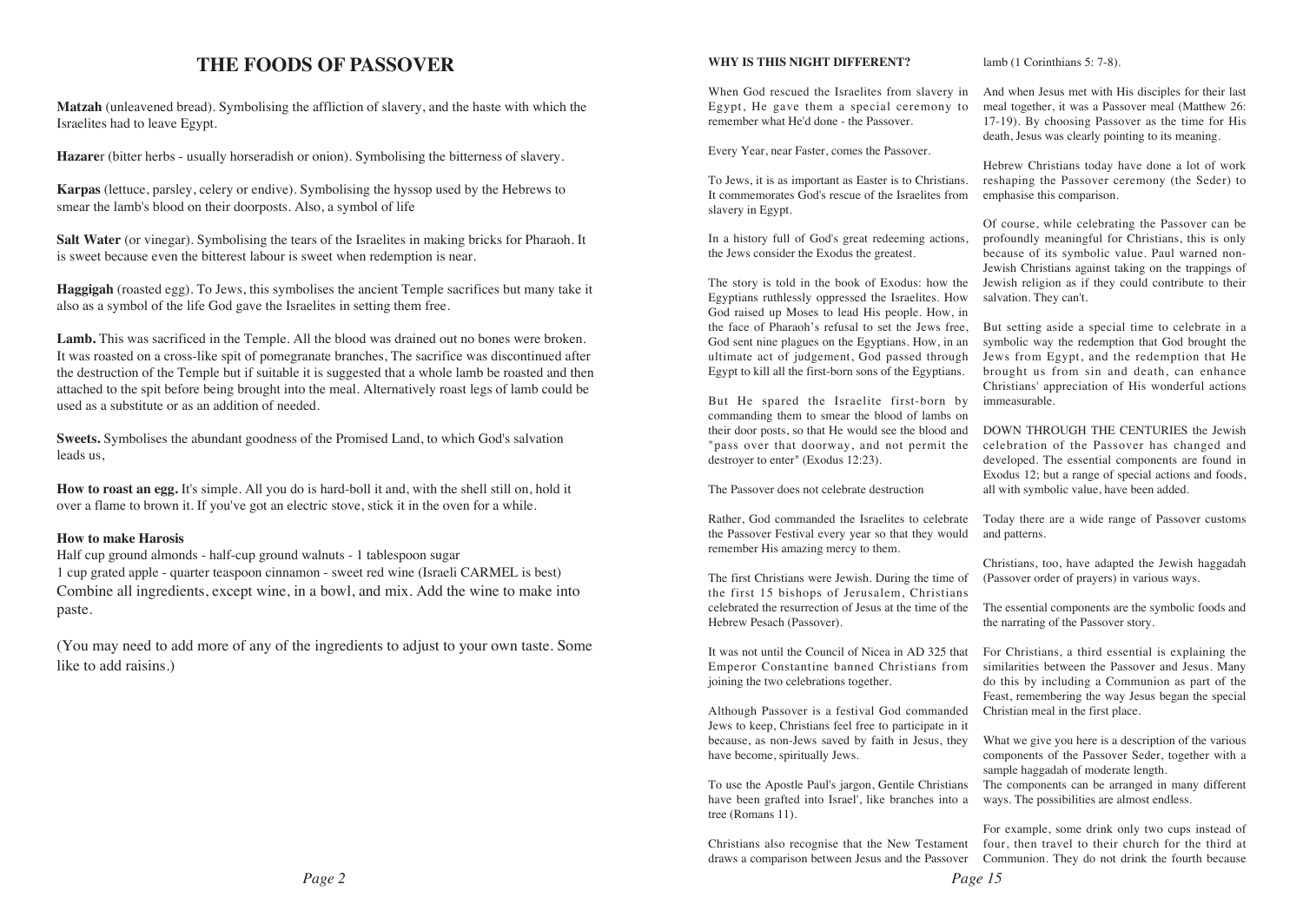#### **HYMN -** A New Commandment (AAHB 571)

#### (As we sing the song we follow the words of the hymn on the screen)

A new commandment I give unto you That you love one another as I have loved you, That you love one another as I have loved you, By this shall people know that you are my disciples, If you have love one for another By this shall people know that you are my disciples, If you have love one for another. (Sing Twice)

#### **Blessing:**

Grant, merciful Lord, to your faithful people pardon and peace, that they may be cleansed from all their sins and serve you with a quiet mind through Jesus Christ our Lord. and the blessing of God almighty, the Father, the Son, and the Holy Spirit, be among you and remain with you always. Amen.

**NB: Normally we would experience the stripping of the altar and sanctuary at this point to symbolise the degrading of Jesus as he was stripped naked before being nailed to the cross.** Obviously our Zoom service does not make this possible.

*The service ends here without further discussion.* 

*It is important that we remain quiet at the end of the service for a short while to contemplate on what we have experienced tonight.* 

#### **LIGHTING OF THE FESTIVAL CANDLES**



**COMMENTATOR** - According to ancient Jewish custom, it is the task of the mother to light the festival candles in every service, which takes place in the Jewish home. Besides the obvious practical purpose, this gesture symbolises the coming of Christ the Messiah; The Light of the World. We are reminded also of the lighted candles upon the altar, the table of the Eucharistic banquet.

#### **1. Lighting of the Candles.**

**Hostess:** Blessed are you, 0 Lord our God, King of the universe, who has kept us alive by your Word. May our house be consecrated by the light of your face, shining on us in blessing and peace.

**COMMENTATOR -** Four times during the paschal meal the wine is passed. The act of distributing wine from a common bowl to all present is a sign of unity.

#### **2. The Cup of Sanctification** (Fill the Cups)

**Host:** The Passover has begun. During our Seder we will drink from our Cups four times. The first is the Cup of Sanctification, by which we commit this time to God and His glory.

#### **All: Blessed are you, 0 Lord our God who created the fruit of the vine.**

(All Drink)

#### **3. Washing Of Hands**

*(This part of the service is substituted for the feet washing ceremony later in the evening)*

#### **4. The Passover Story**

Youngest child: Why is this night of the Passover different from other nights? **Host:** We celebrate tonight in this special way so that we can remember how God brought His people out of slavery in Egypt. The meal also reminds us how Jesus rescued us from slavery to evil and death.

Here is the story of the Passover. (Host or narrator reads the story from Exodus 12, or tells the story of Exodus 1-12 in their own words.)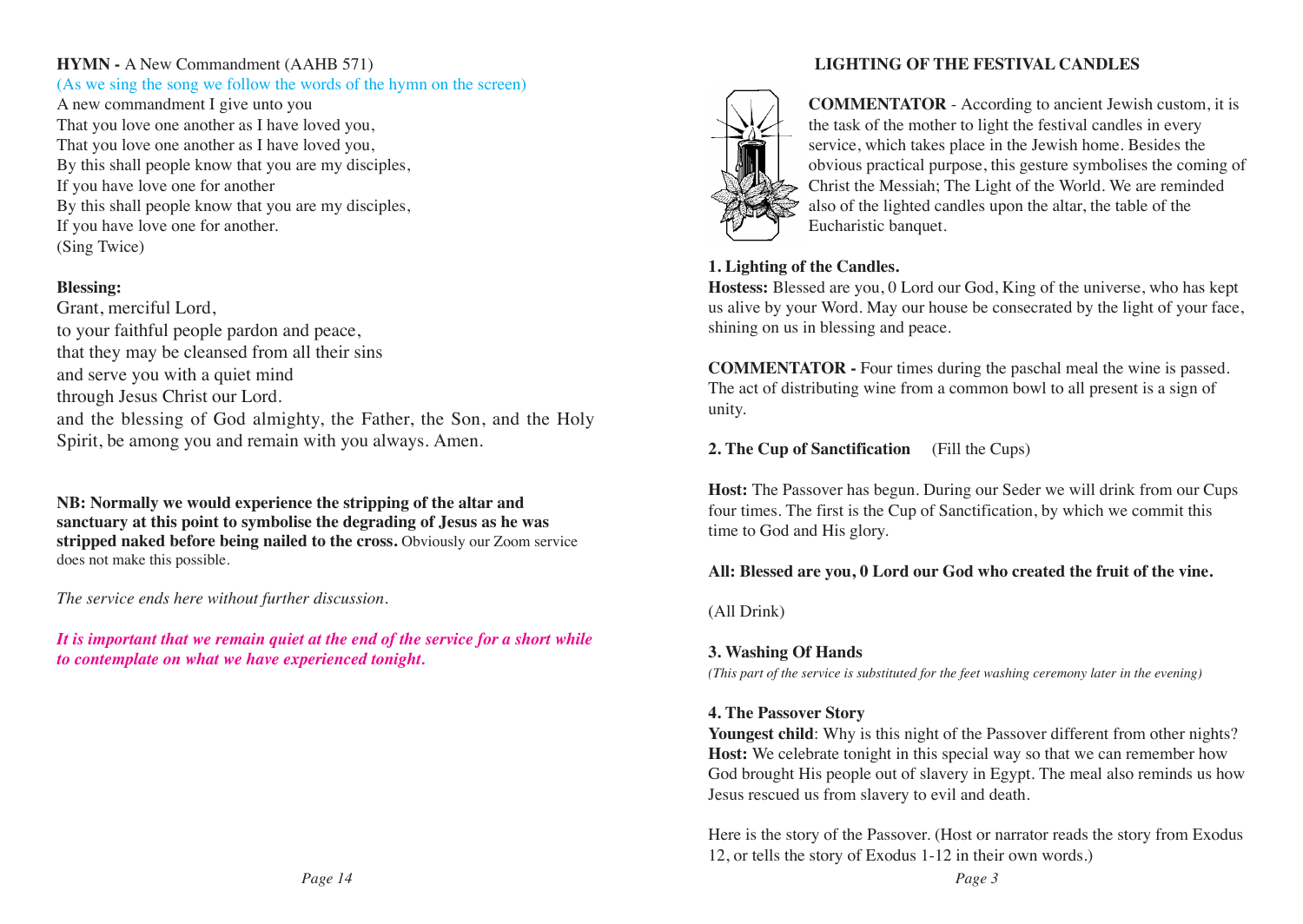#### **Old Testament Reading**

Ex. 12:1 The LORD said to Moses and Aaron in the land of Egypt: This month shall mark for you the beginning of months; it shall be the first month of the year for you. Tell the whole congregation of Israel that on the tenth of this month they are to take a lamb for each family, a lamb for each household. If a household is too small for a whole lamb, it shall join its closest neighbour in obtaining one; the lamb shall be divided in proportion to the number of people who eat of it. This is how you shall eat it: your loins girded, your sandals on your feet, and your staff in your hand; and you shall eat it hurriedly. It is the passover of the LORD. For I will pass through the land of Egypt that night, and I will strike down every firstborn in the land of Egypt, both human beings and animals; on all the gods of Egypt I will execute judgments: I am the LORD. The blood shall be a sign for you on the houses where you live: when I see the blood, I will pass over you, and no plague shall destroy you when I strike the land of Egypt. This day shall be a day of remembrance for you. You shall celebrate it as a festival to the LORD; throughout your generations you shall observe it as a perpetual ordinance.

#### **5. The Seder Plate**

**Youngest Child/Person:** Then what do these special foods mean? **Host:** The Matzah is a symbol of God helping His people escape from Egypt. Yeast makes bread rise, but it takes time. Because the Hebrews had to make hasty preparations to leave Egypt, they did not have time to wait.

#### **All: Blessed are you, O Lord our God King of the universe, who created fruit from the earth.**

*(Matzah is passed around and each person breaks off two pieces)*

#### **All: What is the meaning of the greens and salt water?**

**Host:** The greens represent life, and the salt water the tears of life. They remind us that the life of the Israelites was dipped in tears in Egypt.

*(All dip greens in salt water and eat.)*

## **All: What is the meaning of the bitter herbs?**

**Host:** They symbolise the bitterness of life in Egypt, where the Egyptians used the Israelites ruthlessly as slaves. They also remind us of the deep bitterness of of Judas son of Simon Iscariot to betray him. And during supper Jesus, knowing that the Father had given all things into his hands, and that he had come from God and was going to God, got up from the table, took off his outer robe, and tied a towel around himself. Then he poured water into a basin and began to wash the disciples' feet and to wipe them with the towel that was tied around him. He came to Simon Peter, who said to him, "Lord, are you going to wash my feet?" Jesus answered, "You do not know now `what I am doing, but later you will understand."

**Priest:** This ceremony tells us of the concern we must each show toward one another; we who have been selfish and unconcerned about our brothers and sisters in Christ, should turn away from this attitude.

We ask their forgiveness.

We see Christ alive in them.

We wish to kneel before them, as Mary Magdalene knelt before Jesus, and wash their feet with our tears of sorrow. They do not turn away from us, or perhaps they might, but they welcome us, accepting our sorrow and forgiving us the wrong we have done them, We celebrate and rejoice for we are all brothers and sisters together.

**ALL: Where there is charity and love, there the God of love abides. God our Father hear our prayer which we ask of you. Make us one in loving you. Draw us all together. By this will all men know that we are your disciples if we have love for one another.** 

#### *The Priest says*

"On this night Christ our Saviour commanded his disciples: 'If I, Your Lord and Master have washed your feet, you also ought to wash one another's feet. I have set you an example: you are to do as I have done for you. A servant is not greater than his master. By this shall all know that you are my disciples ......

*(We watch a video of the feet washing ceremony)*

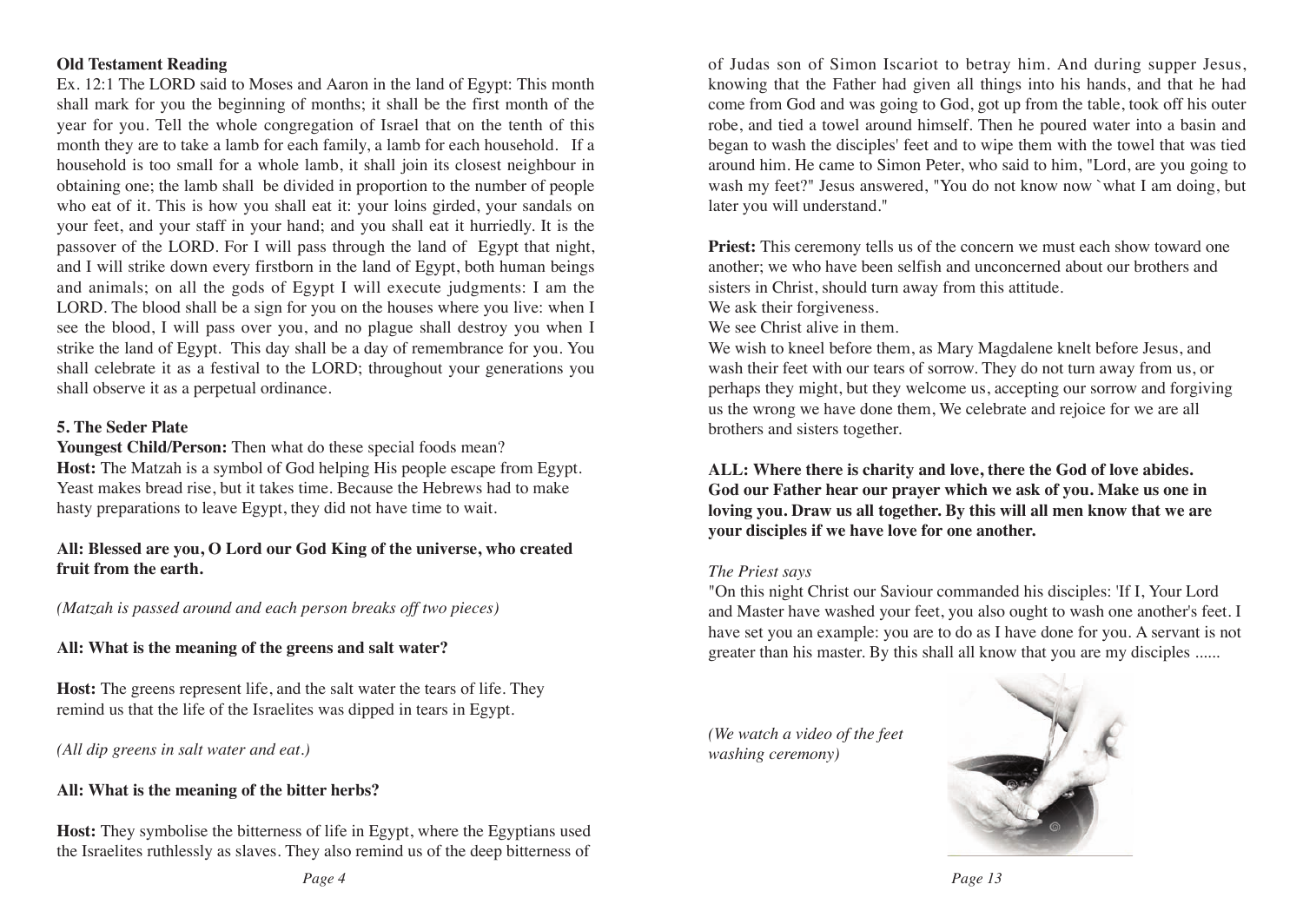To the old rugged cross, I will ever be true, Its shame and reproach gladly bear; Then He'll call me some day to my home far away, Where His glory for ever I'll share.

#### CHORUS:

So I'll cherish the old rugged cross, Till my trophies at last I lay down; I will cling to the old rugged cross, And exchange it some day for a crown.

*As we say the litany we are reminded that we should be humbled by the actions of Jesus for us.* 

#### **LITANY**

Let us celebrate Jesus, our life and our hope, present with us all **It is good for us to be here together** 

Let us celebrate Jesus alive in our hearts **It is good for us to be here together** 

Let us celebrate the good things in one another, and accept the faults **It is good for us to be here together** 

Let us celebrate the privilege of being able to share the goodness of God with one another **It is good for us to be here together** 

Let us celebrate our families, our friends, our whole City **It is good for us to be here together**  Let us celebrate the Spirit of God present in our land **It is good for us to be here together** 

#### **THE FEET WASHING CEREMONY Reading** from S. John 13:1-15

Now before the festival of the Passover, Jesus knew that his hour had come to depart from this world and go to the Father. Having loved his own who were in the world, he loved them to the end. The devil had already put it into the heart a life gripped by sin and death. *(All eat a small helping of horseradish with Matzah)* **All: What is the meaning of the sweet Harosis**

**Host:** The Harosis reminds us of the mortar used by the Israelites in their brickwork in Egypt. It is sweet because even the bitterest labour is sweetened by the promise of redemption. So we, too, live under the sweet promise that Jesus is coming again.

*(All eat a small helping of Harosis between pieces of Matzah, symbolising mortar between bricks)*

#### **All: And what is the meaning of the egg?**

**Host:** The egg is a symbol of life. The eldest sons of the Israelites were glad to be alive. It reminds us that Jesus died so that we who believe in Him can live forever. We dip the egg in salt water to remind us that life was won for us through the tears of death.

#### *(All dip pieces of egg in salt water and eat.)*

**All: These foods all remind us of the bitterness of slavery from which God rescued His people. In the same way, they remind us of the bitterness of sin and the great slavery from which God has rescued us through Jesus.** 

**6. The Cup of Praise** (Fill the cups)

**Host:** The second cup is the Cup of Praise. In the light of God's mercy towards His people, we are bound to give thanks, to praise and to bless him who brought us out from bondage to freedom, from sorrow to gladness from mourning to Festival-day. So let us say before Him. Hallelujah! **All: Hallelujah!**

*(All drink)*

**Psalm 113** Praise the Lord O sing praises you that are his servants: O praise the name of the Lord. Let the name of the Lord be blessed: from this time forward and for ever.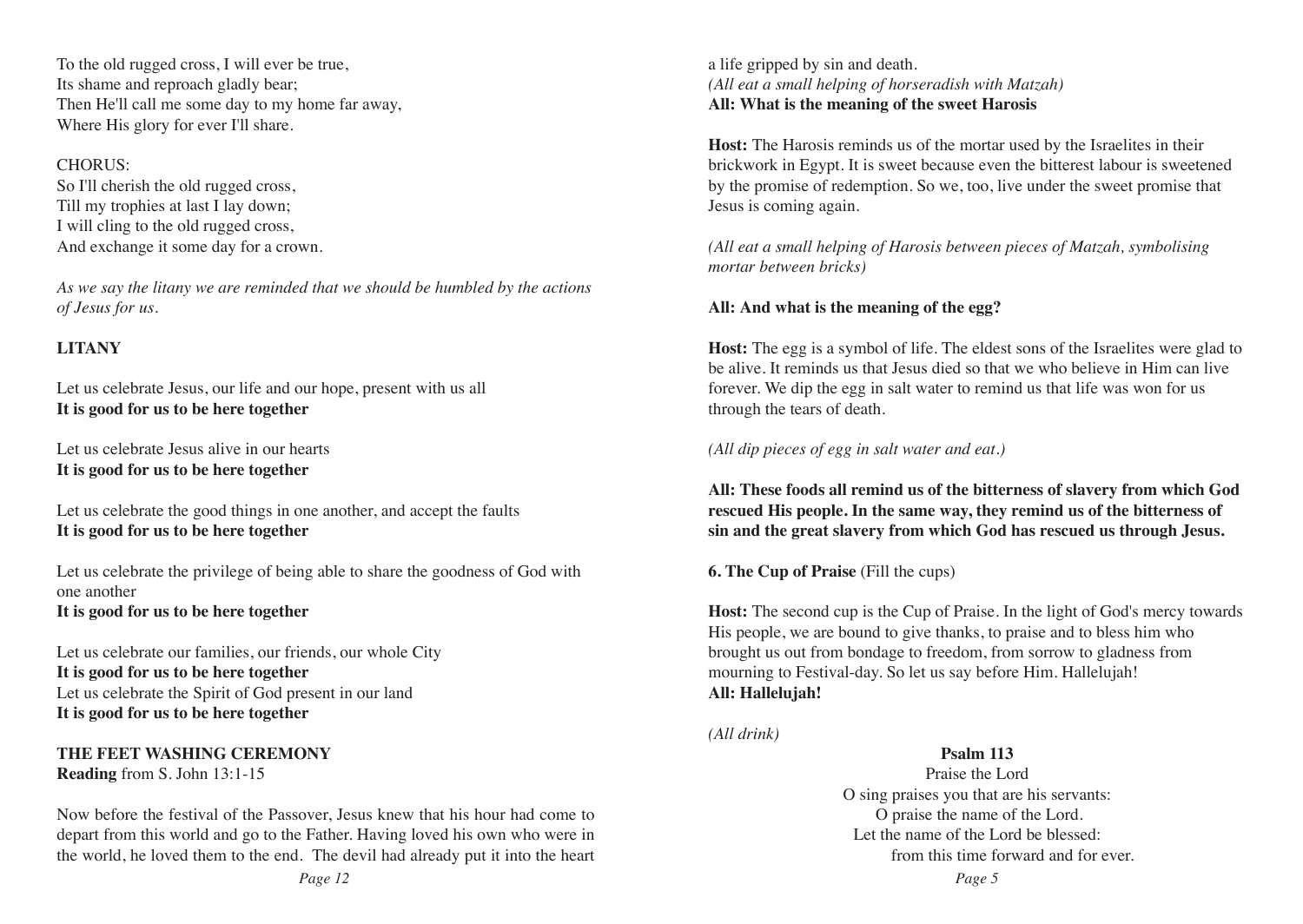From the rising of the sun to its going down: let the name of the Lord be praised. The Lord is exalted over all the nations: and his glory is above the heavens. Who can be likened to the Lord our God: in heaven or upon the earth. Who has his dwelling so high: yet condescends to look on things beneath He raises the lowly from the dust: and lifts the poor from out of the dung heap: He gives them a place among the princes: even among the princes of his people. He causes the barren woman to keep house and makes her a joyful mother of children Praise the Lord.

#### **7. The Passover Meal**

**Youngest child/Person:** What is the meaning of these foods?

**Host:** The roast lamb reminds us of the lamb whose blood saved the first-born of the Israelite families from death. It also reminds us of Jesus, whose death on the cross saved us from our sins. The sweet things that follow remind us of the land flowing with milk and honey, the Promised Land, where the Israelites were led by God. They also remind us that Jesus has gone to heaven to prepare a place for us where there will be no more tears or suffering and we will be with Him forever.

Let us eat and be joyful!

(The meal is served)

#### **8. The Cup of Redemption**

*(Fill the cups ready for the Communion or have pre-prepared)*

**Host:** The third cup is the Cup of Redemption. It was probably at this Cup that Jesus said "This cup is the new covenant in my blood, which is shed for you" (Luke 22:20)

#### **All: We drink it with great thankfulness for the redemption He won for us by His death.**

*(At this point, many Christians use the third Cup and remaining Matzah to celebrate a Communion.)*

**All: Hallelujah! For our Lord God Almighty reigns. Let us rejoice and be glad, and give Him the glory! Blessed are those who are invited to the wedding supper of the Lamb!**  *(All drink the fourth cup.)*

#### **HYMN** - The Old Rugged Cross (As we sing the song we follow the words of the hymn on the screen)

On a hill far away stood an old rugged cross, The emblem of suff'ring and shame; And I love that old cross where the dearest and best For a world of lost sinners was slain.

#### CHORUS:

So I'll cherish the old rugged cross, Till my trophies at last I lay down; I will cling to the old rugged, cross, And exchange it some day for a crown.

Oh, the old rugged cross, so despised by the world, Has a wondrous attraction for me; For the dear Lamb of God left His glory above To bear it to dark Calvary.

#### CHORUS:

So I'll cherish the old rugged cross, Till my trophies at last I lay down; I will cling to the old rugged cross, And exchange it some day for a crown.

In the old rugged cross, stained with blood so divine, A wondrous beauty I see; For 'twas on that old cross Jesus suffered and died To pardon and sanctify me.

#### CHORUS:

So I'll cherish the old rugged cross, Till my trophies at last I lay down; I will cling to the old rugged cross, And exchange it some day for a crown.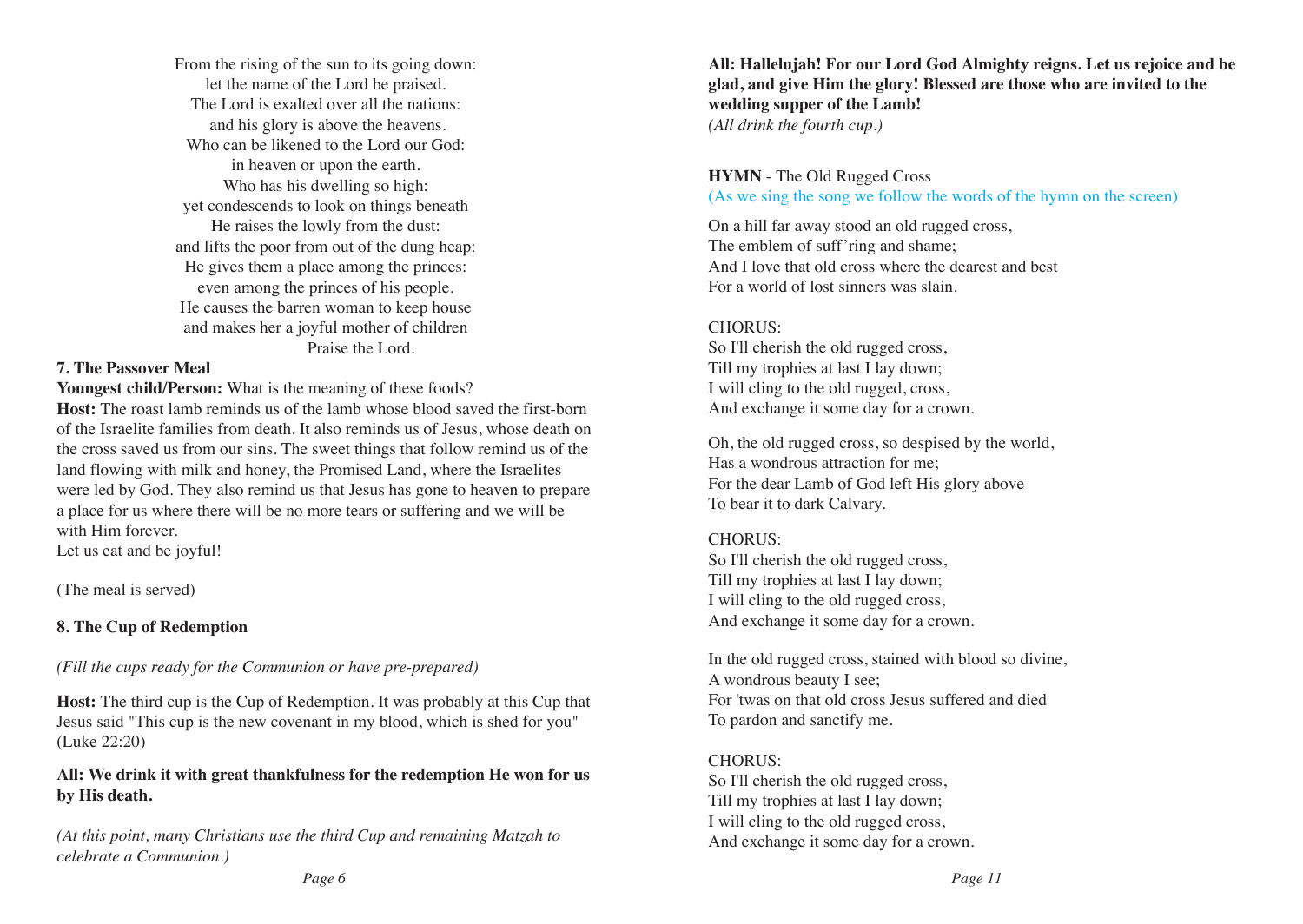*The participants communicate each other with the words "The Body and Blood of Christ" .* 

#### **The Lords Prayer -**

As our Saviour has taught us, we are confident to say ...... **Our Father in heaven, hallowed be your name, your kingdom come, your will be done, on earth as in heaven. Give us today our daily bread. Forgive us our sins as we forgive those who sin against us. Save us from the time of trial and deliver us from evil. For the kingdom, the power, and the glory are yours now and for ever. Amen.** 

#### *Thanksgiving Prayer*

Eternal God, giver of life, in the breaking of the bread we know the risen Lord. May we who celebrate this holy feast walk in his risen light and bring new life to all creation.

#### *All say together,*

**Father, we offer ourselves to you as a living sacrifice through Jesus Christ our Lord. Send us out in the power of your Spirit to live and work to your praise and glory. Amen**

**9. The Cup of Hope** (Cup of Elijah)

#### *(Fill the cups)*

**Host:** Jewish people have a special cup on the Passover table, a cup for Elijah. They place it there on the basis of God's promise through His prophet Malachi: "See I will send you the prophet Elijah before the great and dreadful day of the Lord comes." Each year, they hope that this will be the year God sends Elijah with the Messiah, the Son of David.

We know, however, that Jesus identified John the Baptist as Elijah, and that his coming marked the arrival of God's Messiah. We now look forward in hope to His coming again, in glory and majesty and power and to being with Him forever at the eternal Feast of the Kingdom of God.

**Sentence of Scripture:** Jesus said, "If I, your Lord and Teacher, have washed your feet, you also ought to wash one another's feet" - John 13:14 *Let us pray together)* 

**Almighty God, to whom all hearts are open, all desires known, and from whom no secrets are hidden: cleanse the thoughts of our hearts by the inspiration of your Holy Spirit, that we may perfectly love you, and worthily magnify your holy name, through Christ our Lord. Amen.**

#### **The two Great Commandments:**

Our Lord Jesus Christ said: You shall love the Lord your God with all your heart, and with all your soul, and with all your mind, and with all your strength. This is the great and first commandment. And a second is like it: You shall love your neighbour as yourself. On these two commandments hang all the law and the prophets.

#### **Response: Lord have mercy on us: and write your law in our hearts by your holy spirit**

#### *(The collect or special prayer for the day)*

Grant Lord, that we who receive the holy sacrament of the body and blood of our Lord Jesus Christ, may be the means by which the work of his incarnation shall go forward; take, consecrate, break and distribute us, to be for others a means of your grace, and vehicles of your eternal love; through Jesus Christ our Lord. **Amen** 

#### **The New Testament Reading** - 1 Corinthians 11: 23 - 26

For I received from the Lord what I also handed on to you, that the Lord Jesus on the night when he was betrayed took a loaf of bread, and when he had given thanks, he broke it and said, "This is my body that is for you. Do this in remembrance of me." In the same way he took the cup also, after supper, saying, "This cup is the new covenant in my blood. Do this, as often as you drink it, in remembrance of me." For as often as you eat this bread and drink the cup, you proclaim the Lord's death until he comes.

THE GOSPEL - (This is read later in the service)

## **The Prayers**

*This is a time of quiet reflection.*